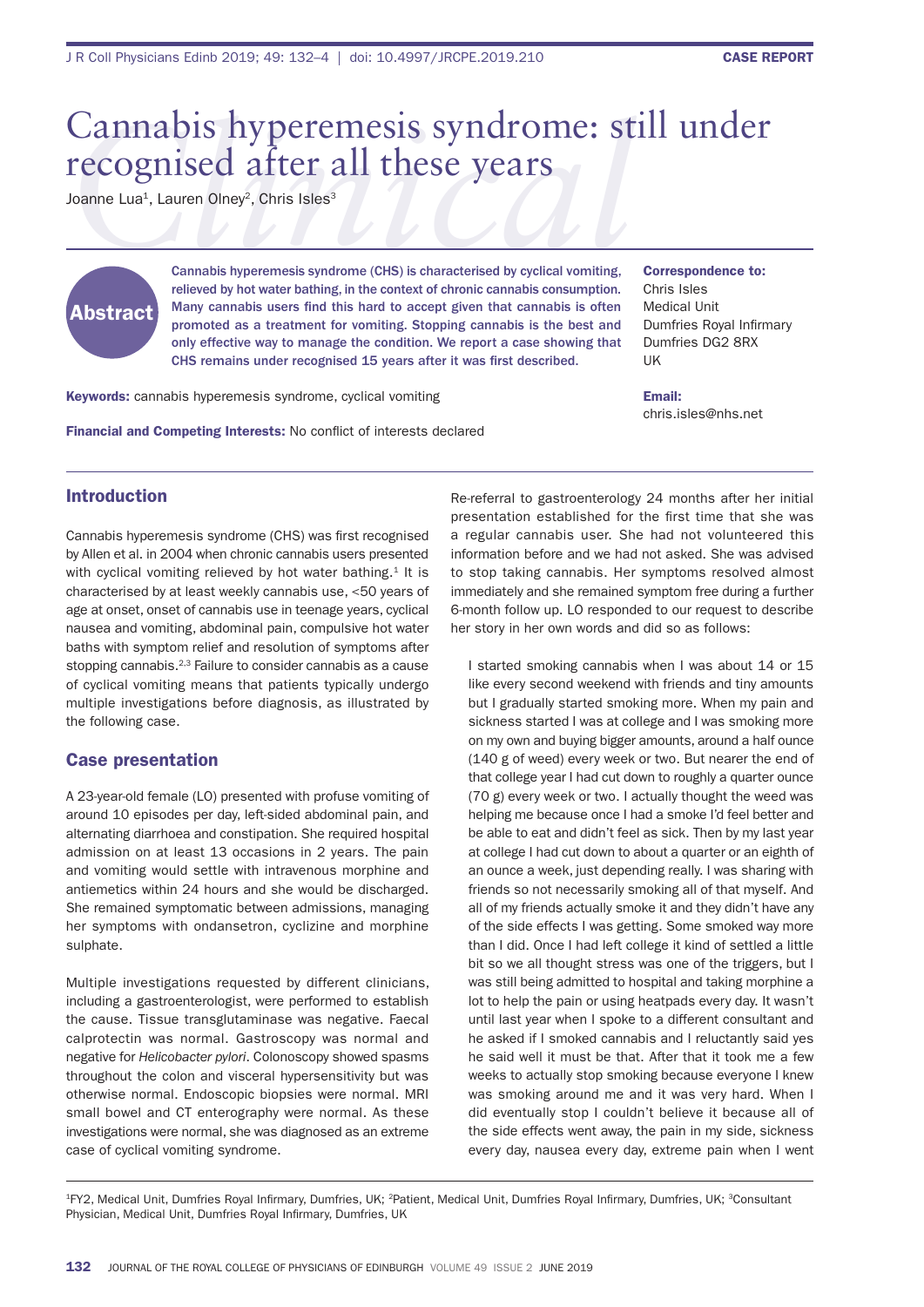to the toilet, absolutely everything 'vanished'. My friends didn't believe it was cannabis because you always get told it helps sickness and pain but it gave me sickness and pain. I had started reading a lot about it online and it's chronic smokers of cannabis that can get this and it's a build up of cannabinoids in your system that causes all of these problems. There is no cure other than to stop smoking it. Well after stopping I was at a friend's for my birthday having a drink and I did have a little smoke and it didn't affect me as it was only a tiny amount though I am sure if I smoked it a lot I would get all of those effects back. Stopping smoking has changed my life for the better as now I focus on so much more positives daily instead of being in constant pain, phoning in sick for work and not leaving the house in case I have an episode. Since stopping I have been able to focus on my business of becoming a self employed artist and am going to be a mum.

## **Discussion**

### Cyclical vomiting

Patients with unexplained vomiting are a diagnostic challenge. If investigations are normal, functional disorders should be considered. These include CHS, cyclic vomiting syndrome (CVS), psychogenic vomiting and abdominal migraine. Both CHS and CVS are similar as patients present with recurring episodes of vomiting and abdominal pain with no organic cause. Symptomatic relief by hot water bathing also features in both syndromes. Blumentrath and colleagues concluded that the only reliable way of distinguishing CHS from CVS is complete and persistent resolution of symptoms following cannabis cessation.4 Psychogenic vomiting is caused by a psychosocial stressor, with a clear temporal relationship between the stressor and vomiting. Females are more commonly affected. Academic pressure is commonly reported and going back to school was a triggering event in many children.5 Abdominal migraine is another functional cause of cyclical vomiting. It is a migraine-related disorder as patients who suffer abdominal migraine in childhood tend to progress to migraine headaches in adulthood. Migraine medications, such as triptans, help with symptoms.<sup>6</sup>

### Pathophysiology of CHS

Cannabis causing cyclical vomiting is paradoxical because it is also used as an antiemetic. Cannabinoids exert their antiemetic effects by stimulating CB1 receptors in the brainstem and gut, preventing release of emetic neurotransmitters.7 The mechanism behind the proemetic properties of cannabis is not as well understood. Animal and in vitro studies have shown that both emetogenic and antiemetic effects of tetrahydrocannabinol are at least partly mediated through CB1 receptors.3 One possibility is that cannabis becomes a CB1 receptor antagonist during chronic exposure, leading to proemetic CB1 activity in the gastrointestinal tract overriding antiemetic CB1 receptors in the brain.<sup>8</sup> Cannabinoid effects are also mediated by other receptors including the transient receptor potential

vanilloid subtype 1 (TRPV1) receptor. TRPV1 is expressed in the gastrointestinal tract and chemoreceptor trigger zone. Cannabinoids, capsaicin and heat all activate this receptor. Moon et al. have proposed that chronic cannabis use downregulates TRPV1 signalling leading to emesis. Deliberate exposure to other TRPV1 agonists might augment TRPV1 activity, which could explain why hot water baths and topical capsaicin provide symptomatic relief.9

### Clinical presentation

The presentation of CHS is divided into three phases: prodrome, hyperemesis and recovery.<sup>10</sup> In the prodromal phase, patients experience nausea, anorexia and vague abdominal discomfort. There is minimal or absent compulsive bathing and patients might increase cannabis use believing in its antiemetic effects. The hyperemesis phase consists of persistent nausea and vomiting. Hot water bathing is a prominent feature. Patients typically have multiple presentations to the emergency department, undergoing extensive investigations. The recovery phase occurs with cessation of cannabis use. Patients revert back to a normal eating pattern and bathing frequency.10

### Management

Stopping cannabis is the best and only effective way to manage the condition. Several studies show that complete resolution of symptoms occurs with cannabis cessation and returning to cannabis use leads to recurrence.<sup>1,2,10,11</sup> Hospital admission often acts as a treatment as patients are unable to use cannabis while an inpatient. It is also important to clarify the misconception regarding the antiemetic effects of cannabis and stress the importance of abstinence to prevent relapse of symptoms.<sup>11</sup> Hot water bathing and topical capsaicin cream have been reported to help with symptoms via activation of TRPV1 receptors.<sup>12</sup> Relief of symptoms can also be achieved by intravenous lorazepam and saline 0.9% with hot showers or baths for 24-48 hours.<sup>4</sup>

### Conclusion

The prevalence of CHS among cannabis users who smoke over 20 days/month in a US study was 33%.<sup>13</sup> Seven percent of UK adults are thought to have used cannabis in 2017/18.14 A cohort study showed that the median cost of emergency department visits and hospital admissions per patient was USD \$95,023.<sup>15</sup> Taken together these findings suggest that CHS is likely to increase in prevalence and relevance to clinical practice. However, it is still not widely recognised and patients may undergo multiple invasive investigations before a diagnosis is established. $11$  A greater awareness of CHS would help with early symptom recognition and effective management by cessation of cannabis use. <sup>0</sup>

### Informed consent

Written informed consent for the paper to be published (including images, case history and data) was obtained from the patient/guardian for publication of this paper, including accompanying images.